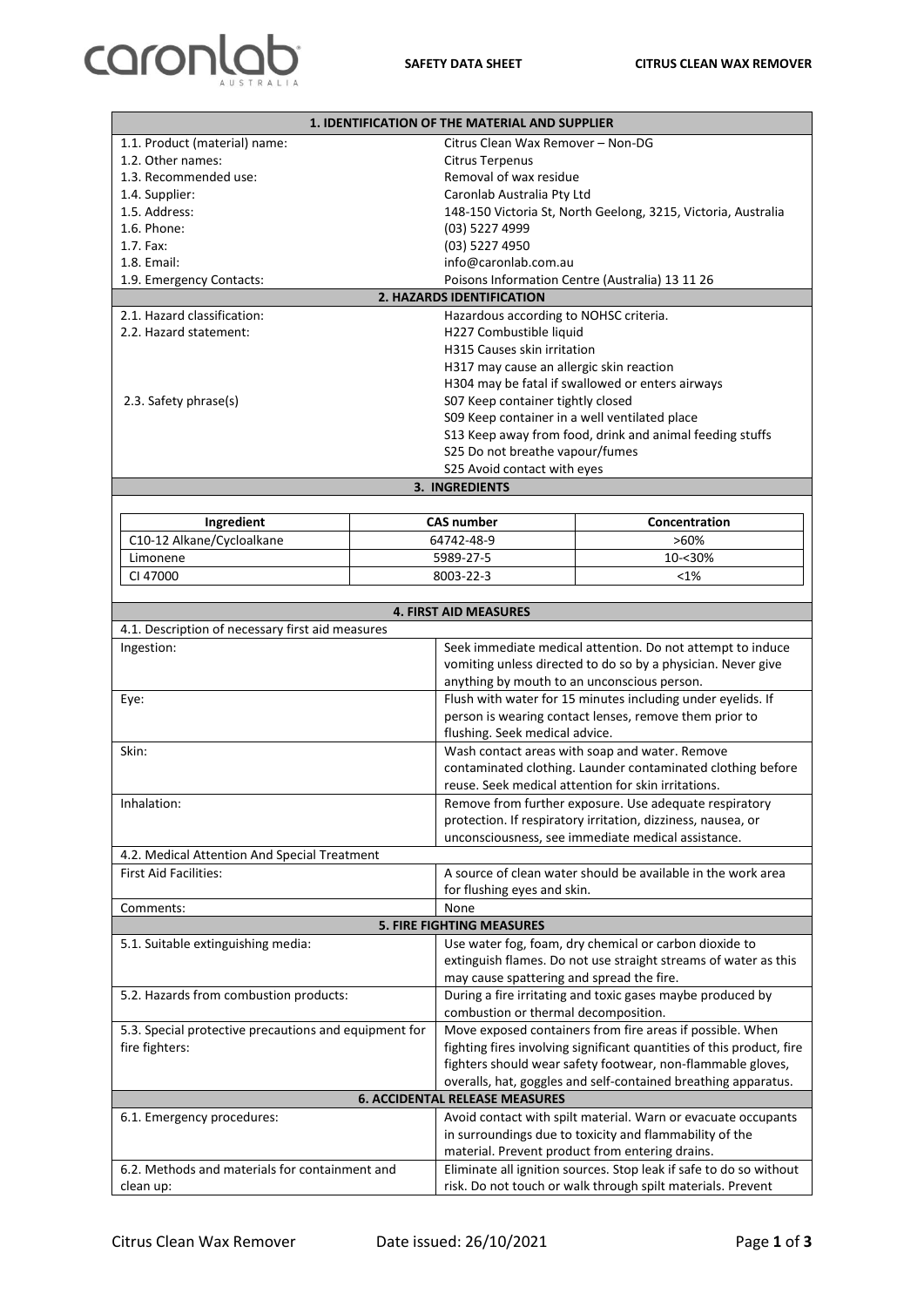## caronlab

| Absorb and cover with dry earth, sand or other non-<br>combustible material and transfer to containers. Dispose of in<br>accordance to local laws and regulations.<br>7. HANDLING AND STORAGE<br>This product is combustible. Observe precautions found on<br>7.1. Precautions for safe handling:<br>label. Handle in accordance with good industrial hygiene and<br>safety practice. Avoid contact with skin<br>Keep container closed. Store in a cool, dry place away from<br>7.2. Conditions for safe storage, including any<br>direct sunlight.<br>incompatibilities:<br>8. EXPOSURE CONTROLS/PERSONAL PROTECTION<br>None allocated.<br>8.1. National exposure standards<br>Exposure standard for C10-12 Alkane/Cycloalkane, time<br>weighted average concentration (TWA) is 1200mg/m3<br>(171ppm).<br>None allocated<br>8.2. Biological limit values<br>8.3. Engineering controls<br>Use in a well-ventilated area.<br>8.4. Personal protective equipment<br>Wear gloves to minimise contact.<br>9. PHYSICAL AND CHEMICAL PROPERTIES<br>9.1. Appearance:<br>Transparent, yellow liquid<br>9.2. Odour:<br>Characteristic of citrus<br>9.3. pH:<br>$2.2 - 3.0$ (20°C)<br>9.4. Vapour Pressure:<br>Not known<br>9.5. Vapour density:<br>Not known<br>9.6. Boiling point/range:<br>Not known<br>9.7. Melting point:<br>Not applicable<br>9.8. Solubility in water:<br>Soluble<br>9.9. Specific gravity:<br>$0.80 - 0.84$ g/mL<br>9.10. Flammable materials information:<br>flash point and method of detecting flash point;<br>Not applicable<br>upper and lower flammable (explosive) limits in air;<br>Not determined<br>and<br>Not determined<br>ignition temperature.<br>9.11. Viscosity at room temperature:<br>Liquid<br>9.12. Percent volatile:<br>Not known<br><b>10. STABILITY AND REACTIVITY</b><br>Stable under normal conditions<br>10.1. Chemical Stability:<br>10.2. Conditions to avoid:<br>Avoid heat, sparks, open flames and other ignition sources<br>10.3. Incompatible materials:<br>Oxidising agents, mineral acids, halogenated organic<br>compounds<br>Combustion may yield large amounts of oxides of carbon,<br>10.4. Hazardous decomposition products:<br>smoke, incomplete combustion products, flammable<br>hydrocarbons.<br>10.5. Hazardous reactions:<br>Hazardous polymerization does not occur<br>11. TOXICOLOGICAL INFORMATION<br>11.1. Likely routes of exposure:<br>Skin, eyes, inhaled.<br>11.2. Health effects from the likely routes of<br>exposure:<br>11.2.1. Acute<br>No specific toxicological data is available.<br>Ingestion:<br>Product may induce nausea.<br>May cause abrasive irritation to the eyes if they come into<br>Eye:<br>contact with the product.<br>Mildly irritating to skin with prolonged exposure<br>Skin:<br>Negligible hazard at ambient/normal handling temperatures<br>Inhalation:<br>11.2.2. Chronic<br>No long term effects are known.<br>11.3. Other Information:<br>None<br>12. ECOLOGICAL INFORMATION<br>Not expected to be harmful to aquatic or terrestrial organisms.<br>12.1. Ecotoxicity:<br>12.2. Persistence and degradability:<br>Expected to be readily biodegradable<br>Highly volatile, will partition to air rapidly. Not expected to<br>12.3. Mobility:<br>partition to sediment and wastewater solids. |  | entry into waterways, sewer, basements and confined areas. |  |  |  |
|------------------------------------------------------------------------------------------------------------------------------------------------------------------------------------------------------------------------------------------------------------------------------------------------------------------------------------------------------------------------------------------------------------------------------------------------------------------------------------------------------------------------------------------------------------------------------------------------------------------------------------------------------------------------------------------------------------------------------------------------------------------------------------------------------------------------------------------------------------------------------------------------------------------------------------------------------------------------------------------------------------------------------------------------------------------------------------------------------------------------------------------------------------------------------------------------------------------------------------------------------------------------------------------------------------------------------------------------------------------------------------------------------------------------------------------------------------------------------------------------------------------------------------------------------------------------------------------------------------------------------------------------------------------------------------------------------------------------------------------------------------------------------------------------------------------------------------------------------------------------------------------------------------------------------------------------------------------------------------------------------------------------------------------------------------------------------------------------------------------------------------------------------------------------------------------------------------------------------------------------------------------------------------------------------------------------------------------------------------------------------------------------------------------------------------------------------------------------------------------------------------------------------------------------------------------------------------------------------------------------------------------------------------------------------------------------------------------------------------------------------------------------------------------------------------------------------------------------------------------------------------------------------------------------------------------------------------------------------------------------------------------------------------------------------------------------------------------------------------------------------------------------------------------------------------------------------------------------------------------------------------------------------------------------|--|------------------------------------------------------------|--|--|--|
|                                                                                                                                                                                                                                                                                                                                                                                                                                                                                                                                                                                                                                                                                                                                                                                                                                                                                                                                                                                                                                                                                                                                                                                                                                                                                                                                                                                                                                                                                                                                                                                                                                                                                                                                                                                                                                                                                                                                                                                                                                                                                                                                                                                                                                                                                                                                                                                                                                                                                                                                                                                                                                                                                                                                                                                                                                                                                                                                                                                                                                                                                                                                                                                                                                                                                                |  |                                                            |  |  |  |
|                                                                                                                                                                                                                                                                                                                                                                                                                                                                                                                                                                                                                                                                                                                                                                                                                                                                                                                                                                                                                                                                                                                                                                                                                                                                                                                                                                                                                                                                                                                                                                                                                                                                                                                                                                                                                                                                                                                                                                                                                                                                                                                                                                                                                                                                                                                                                                                                                                                                                                                                                                                                                                                                                                                                                                                                                                                                                                                                                                                                                                                                                                                                                                                                                                                                                                |  |                                                            |  |  |  |
|                                                                                                                                                                                                                                                                                                                                                                                                                                                                                                                                                                                                                                                                                                                                                                                                                                                                                                                                                                                                                                                                                                                                                                                                                                                                                                                                                                                                                                                                                                                                                                                                                                                                                                                                                                                                                                                                                                                                                                                                                                                                                                                                                                                                                                                                                                                                                                                                                                                                                                                                                                                                                                                                                                                                                                                                                                                                                                                                                                                                                                                                                                                                                                                                                                                                                                |  |                                                            |  |  |  |
|                                                                                                                                                                                                                                                                                                                                                                                                                                                                                                                                                                                                                                                                                                                                                                                                                                                                                                                                                                                                                                                                                                                                                                                                                                                                                                                                                                                                                                                                                                                                                                                                                                                                                                                                                                                                                                                                                                                                                                                                                                                                                                                                                                                                                                                                                                                                                                                                                                                                                                                                                                                                                                                                                                                                                                                                                                                                                                                                                                                                                                                                                                                                                                                                                                                                                                |  |                                                            |  |  |  |
|                                                                                                                                                                                                                                                                                                                                                                                                                                                                                                                                                                                                                                                                                                                                                                                                                                                                                                                                                                                                                                                                                                                                                                                                                                                                                                                                                                                                                                                                                                                                                                                                                                                                                                                                                                                                                                                                                                                                                                                                                                                                                                                                                                                                                                                                                                                                                                                                                                                                                                                                                                                                                                                                                                                                                                                                                                                                                                                                                                                                                                                                                                                                                                                                                                                                                                |  |                                                            |  |  |  |
|                                                                                                                                                                                                                                                                                                                                                                                                                                                                                                                                                                                                                                                                                                                                                                                                                                                                                                                                                                                                                                                                                                                                                                                                                                                                                                                                                                                                                                                                                                                                                                                                                                                                                                                                                                                                                                                                                                                                                                                                                                                                                                                                                                                                                                                                                                                                                                                                                                                                                                                                                                                                                                                                                                                                                                                                                                                                                                                                                                                                                                                                                                                                                                                                                                                                                                |  |                                                            |  |  |  |
|                                                                                                                                                                                                                                                                                                                                                                                                                                                                                                                                                                                                                                                                                                                                                                                                                                                                                                                                                                                                                                                                                                                                                                                                                                                                                                                                                                                                                                                                                                                                                                                                                                                                                                                                                                                                                                                                                                                                                                                                                                                                                                                                                                                                                                                                                                                                                                                                                                                                                                                                                                                                                                                                                                                                                                                                                                                                                                                                                                                                                                                                                                                                                                                                                                                                                                |  |                                                            |  |  |  |
|                                                                                                                                                                                                                                                                                                                                                                                                                                                                                                                                                                                                                                                                                                                                                                                                                                                                                                                                                                                                                                                                                                                                                                                                                                                                                                                                                                                                                                                                                                                                                                                                                                                                                                                                                                                                                                                                                                                                                                                                                                                                                                                                                                                                                                                                                                                                                                                                                                                                                                                                                                                                                                                                                                                                                                                                                                                                                                                                                                                                                                                                                                                                                                                                                                                                                                |  |                                                            |  |  |  |
|                                                                                                                                                                                                                                                                                                                                                                                                                                                                                                                                                                                                                                                                                                                                                                                                                                                                                                                                                                                                                                                                                                                                                                                                                                                                                                                                                                                                                                                                                                                                                                                                                                                                                                                                                                                                                                                                                                                                                                                                                                                                                                                                                                                                                                                                                                                                                                                                                                                                                                                                                                                                                                                                                                                                                                                                                                                                                                                                                                                                                                                                                                                                                                                                                                                                                                |  |                                                            |  |  |  |
|                                                                                                                                                                                                                                                                                                                                                                                                                                                                                                                                                                                                                                                                                                                                                                                                                                                                                                                                                                                                                                                                                                                                                                                                                                                                                                                                                                                                                                                                                                                                                                                                                                                                                                                                                                                                                                                                                                                                                                                                                                                                                                                                                                                                                                                                                                                                                                                                                                                                                                                                                                                                                                                                                                                                                                                                                                                                                                                                                                                                                                                                                                                                                                                                                                                                                                |  |                                                            |  |  |  |
|                                                                                                                                                                                                                                                                                                                                                                                                                                                                                                                                                                                                                                                                                                                                                                                                                                                                                                                                                                                                                                                                                                                                                                                                                                                                                                                                                                                                                                                                                                                                                                                                                                                                                                                                                                                                                                                                                                                                                                                                                                                                                                                                                                                                                                                                                                                                                                                                                                                                                                                                                                                                                                                                                                                                                                                                                                                                                                                                                                                                                                                                                                                                                                                                                                                                                                |  |                                                            |  |  |  |
|                                                                                                                                                                                                                                                                                                                                                                                                                                                                                                                                                                                                                                                                                                                                                                                                                                                                                                                                                                                                                                                                                                                                                                                                                                                                                                                                                                                                                                                                                                                                                                                                                                                                                                                                                                                                                                                                                                                                                                                                                                                                                                                                                                                                                                                                                                                                                                                                                                                                                                                                                                                                                                                                                                                                                                                                                                                                                                                                                                                                                                                                                                                                                                                                                                                                                                |  |                                                            |  |  |  |
|                                                                                                                                                                                                                                                                                                                                                                                                                                                                                                                                                                                                                                                                                                                                                                                                                                                                                                                                                                                                                                                                                                                                                                                                                                                                                                                                                                                                                                                                                                                                                                                                                                                                                                                                                                                                                                                                                                                                                                                                                                                                                                                                                                                                                                                                                                                                                                                                                                                                                                                                                                                                                                                                                                                                                                                                                                                                                                                                                                                                                                                                                                                                                                                                                                                                                                |  |                                                            |  |  |  |
|                                                                                                                                                                                                                                                                                                                                                                                                                                                                                                                                                                                                                                                                                                                                                                                                                                                                                                                                                                                                                                                                                                                                                                                                                                                                                                                                                                                                                                                                                                                                                                                                                                                                                                                                                                                                                                                                                                                                                                                                                                                                                                                                                                                                                                                                                                                                                                                                                                                                                                                                                                                                                                                                                                                                                                                                                                                                                                                                                                                                                                                                                                                                                                                                                                                                                                |  |                                                            |  |  |  |
|                                                                                                                                                                                                                                                                                                                                                                                                                                                                                                                                                                                                                                                                                                                                                                                                                                                                                                                                                                                                                                                                                                                                                                                                                                                                                                                                                                                                                                                                                                                                                                                                                                                                                                                                                                                                                                                                                                                                                                                                                                                                                                                                                                                                                                                                                                                                                                                                                                                                                                                                                                                                                                                                                                                                                                                                                                                                                                                                                                                                                                                                                                                                                                                                                                                                                                |  |                                                            |  |  |  |
|                                                                                                                                                                                                                                                                                                                                                                                                                                                                                                                                                                                                                                                                                                                                                                                                                                                                                                                                                                                                                                                                                                                                                                                                                                                                                                                                                                                                                                                                                                                                                                                                                                                                                                                                                                                                                                                                                                                                                                                                                                                                                                                                                                                                                                                                                                                                                                                                                                                                                                                                                                                                                                                                                                                                                                                                                                                                                                                                                                                                                                                                                                                                                                                                                                                                                                |  |                                                            |  |  |  |
|                                                                                                                                                                                                                                                                                                                                                                                                                                                                                                                                                                                                                                                                                                                                                                                                                                                                                                                                                                                                                                                                                                                                                                                                                                                                                                                                                                                                                                                                                                                                                                                                                                                                                                                                                                                                                                                                                                                                                                                                                                                                                                                                                                                                                                                                                                                                                                                                                                                                                                                                                                                                                                                                                                                                                                                                                                                                                                                                                                                                                                                                                                                                                                                                                                                                                                |  |                                                            |  |  |  |
|                                                                                                                                                                                                                                                                                                                                                                                                                                                                                                                                                                                                                                                                                                                                                                                                                                                                                                                                                                                                                                                                                                                                                                                                                                                                                                                                                                                                                                                                                                                                                                                                                                                                                                                                                                                                                                                                                                                                                                                                                                                                                                                                                                                                                                                                                                                                                                                                                                                                                                                                                                                                                                                                                                                                                                                                                                                                                                                                                                                                                                                                                                                                                                                                                                                                                                |  |                                                            |  |  |  |
|                                                                                                                                                                                                                                                                                                                                                                                                                                                                                                                                                                                                                                                                                                                                                                                                                                                                                                                                                                                                                                                                                                                                                                                                                                                                                                                                                                                                                                                                                                                                                                                                                                                                                                                                                                                                                                                                                                                                                                                                                                                                                                                                                                                                                                                                                                                                                                                                                                                                                                                                                                                                                                                                                                                                                                                                                                                                                                                                                                                                                                                                                                                                                                                                                                                                                                |  |                                                            |  |  |  |
|                                                                                                                                                                                                                                                                                                                                                                                                                                                                                                                                                                                                                                                                                                                                                                                                                                                                                                                                                                                                                                                                                                                                                                                                                                                                                                                                                                                                                                                                                                                                                                                                                                                                                                                                                                                                                                                                                                                                                                                                                                                                                                                                                                                                                                                                                                                                                                                                                                                                                                                                                                                                                                                                                                                                                                                                                                                                                                                                                                                                                                                                                                                                                                                                                                                                                                |  |                                                            |  |  |  |
|                                                                                                                                                                                                                                                                                                                                                                                                                                                                                                                                                                                                                                                                                                                                                                                                                                                                                                                                                                                                                                                                                                                                                                                                                                                                                                                                                                                                                                                                                                                                                                                                                                                                                                                                                                                                                                                                                                                                                                                                                                                                                                                                                                                                                                                                                                                                                                                                                                                                                                                                                                                                                                                                                                                                                                                                                                                                                                                                                                                                                                                                                                                                                                                                                                                                                                |  |                                                            |  |  |  |
|                                                                                                                                                                                                                                                                                                                                                                                                                                                                                                                                                                                                                                                                                                                                                                                                                                                                                                                                                                                                                                                                                                                                                                                                                                                                                                                                                                                                                                                                                                                                                                                                                                                                                                                                                                                                                                                                                                                                                                                                                                                                                                                                                                                                                                                                                                                                                                                                                                                                                                                                                                                                                                                                                                                                                                                                                                                                                                                                                                                                                                                                                                                                                                                                                                                                                                |  |                                                            |  |  |  |
|                                                                                                                                                                                                                                                                                                                                                                                                                                                                                                                                                                                                                                                                                                                                                                                                                                                                                                                                                                                                                                                                                                                                                                                                                                                                                                                                                                                                                                                                                                                                                                                                                                                                                                                                                                                                                                                                                                                                                                                                                                                                                                                                                                                                                                                                                                                                                                                                                                                                                                                                                                                                                                                                                                                                                                                                                                                                                                                                                                                                                                                                                                                                                                                                                                                                                                |  |                                                            |  |  |  |
|                                                                                                                                                                                                                                                                                                                                                                                                                                                                                                                                                                                                                                                                                                                                                                                                                                                                                                                                                                                                                                                                                                                                                                                                                                                                                                                                                                                                                                                                                                                                                                                                                                                                                                                                                                                                                                                                                                                                                                                                                                                                                                                                                                                                                                                                                                                                                                                                                                                                                                                                                                                                                                                                                                                                                                                                                                                                                                                                                                                                                                                                                                                                                                                                                                                                                                |  |                                                            |  |  |  |
|                                                                                                                                                                                                                                                                                                                                                                                                                                                                                                                                                                                                                                                                                                                                                                                                                                                                                                                                                                                                                                                                                                                                                                                                                                                                                                                                                                                                                                                                                                                                                                                                                                                                                                                                                                                                                                                                                                                                                                                                                                                                                                                                                                                                                                                                                                                                                                                                                                                                                                                                                                                                                                                                                                                                                                                                                                                                                                                                                                                                                                                                                                                                                                                                                                                                                                |  |                                                            |  |  |  |
|                                                                                                                                                                                                                                                                                                                                                                                                                                                                                                                                                                                                                                                                                                                                                                                                                                                                                                                                                                                                                                                                                                                                                                                                                                                                                                                                                                                                                                                                                                                                                                                                                                                                                                                                                                                                                                                                                                                                                                                                                                                                                                                                                                                                                                                                                                                                                                                                                                                                                                                                                                                                                                                                                                                                                                                                                                                                                                                                                                                                                                                                                                                                                                                                                                                                                                |  |                                                            |  |  |  |
|                                                                                                                                                                                                                                                                                                                                                                                                                                                                                                                                                                                                                                                                                                                                                                                                                                                                                                                                                                                                                                                                                                                                                                                                                                                                                                                                                                                                                                                                                                                                                                                                                                                                                                                                                                                                                                                                                                                                                                                                                                                                                                                                                                                                                                                                                                                                                                                                                                                                                                                                                                                                                                                                                                                                                                                                                                                                                                                                                                                                                                                                                                                                                                                                                                                                                                |  |                                                            |  |  |  |
|                                                                                                                                                                                                                                                                                                                                                                                                                                                                                                                                                                                                                                                                                                                                                                                                                                                                                                                                                                                                                                                                                                                                                                                                                                                                                                                                                                                                                                                                                                                                                                                                                                                                                                                                                                                                                                                                                                                                                                                                                                                                                                                                                                                                                                                                                                                                                                                                                                                                                                                                                                                                                                                                                                                                                                                                                                                                                                                                                                                                                                                                                                                                                                                                                                                                                                |  |                                                            |  |  |  |
|                                                                                                                                                                                                                                                                                                                                                                                                                                                                                                                                                                                                                                                                                                                                                                                                                                                                                                                                                                                                                                                                                                                                                                                                                                                                                                                                                                                                                                                                                                                                                                                                                                                                                                                                                                                                                                                                                                                                                                                                                                                                                                                                                                                                                                                                                                                                                                                                                                                                                                                                                                                                                                                                                                                                                                                                                                                                                                                                                                                                                                                                                                                                                                                                                                                                                                |  |                                                            |  |  |  |
|                                                                                                                                                                                                                                                                                                                                                                                                                                                                                                                                                                                                                                                                                                                                                                                                                                                                                                                                                                                                                                                                                                                                                                                                                                                                                                                                                                                                                                                                                                                                                                                                                                                                                                                                                                                                                                                                                                                                                                                                                                                                                                                                                                                                                                                                                                                                                                                                                                                                                                                                                                                                                                                                                                                                                                                                                                                                                                                                                                                                                                                                                                                                                                                                                                                                                                |  |                                                            |  |  |  |
|                                                                                                                                                                                                                                                                                                                                                                                                                                                                                                                                                                                                                                                                                                                                                                                                                                                                                                                                                                                                                                                                                                                                                                                                                                                                                                                                                                                                                                                                                                                                                                                                                                                                                                                                                                                                                                                                                                                                                                                                                                                                                                                                                                                                                                                                                                                                                                                                                                                                                                                                                                                                                                                                                                                                                                                                                                                                                                                                                                                                                                                                                                                                                                                                                                                                                                |  |                                                            |  |  |  |
|                                                                                                                                                                                                                                                                                                                                                                                                                                                                                                                                                                                                                                                                                                                                                                                                                                                                                                                                                                                                                                                                                                                                                                                                                                                                                                                                                                                                                                                                                                                                                                                                                                                                                                                                                                                                                                                                                                                                                                                                                                                                                                                                                                                                                                                                                                                                                                                                                                                                                                                                                                                                                                                                                                                                                                                                                                                                                                                                                                                                                                                                                                                                                                                                                                                                                                |  |                                                            |  |  |  |
|                                                                                                                                                                                                                                                                                                                                                                                                                                                                                                                                                                                                                                                                                                                                                                                                                                                                                                                                                                                                                                                                                                                                                                                                                                                                                                                                                                                                                                                                                                                                                                                                                                                                                                                                                                                                                                                                                                                                                                                                                                                                                                                                                                                                                                                                                                                                                                                                                                                                                                                                                                                                                                                                                                                                                                                                                                                                                                                                                                                                                                                                                                                                                                                                                                                                                                |  |                                                            |  |  |  |
|                                                                                                                                                                                                                                                                                                                                                                                                                                                                                                                                                                                                                                                                                                                                                                                                                                                                                                                                                                                                                                                                                                                                                                                                                                                                                                                                                                                                                                                                                                                                                                                                                                                                                                                                                                                                                                                                                                                                                                                                                                                                                                                                                                                                                                                                                                                                                                                                                                                                                                                                                                                                                                                                                                                                                                                                                                                                                                                                                                                                                                                                                                                                                                                                                                                                                                |  |                                                            |  |  |  |
|                                                                                                                                                                                                                                                                                                                                                                                                                                                                                                                                                                                                                                                                                                                                                                                                                                                                                                                                                                                                                                                                                                                                                                                                                                                                                                                                                                                                                                                                                                                                                                                                                                                                                                                                                                                                                                                                                                                                                                                                                                                                                                                                                                                                                                                                                                                                                                                                                                                                                                                                                                                                                                                                                                                                                                                                                                                                                                                                                                                                                                                                                                                                                                                                                                                                                                |  |                                                            |  |  |  |
|                                                                                                                                                                                                                                                                                                                                                                                                                                                                                                                                                                                                                                                                                                                                                                                                                                                                                                                                                                                                                                                                                                                                                                                                                                                                                                                                                                                                                                                                                                                                                                                                                                                                                                                                                                                                                                                                                                                                                                                                                                                                                                                                                                                                                                                                                                                                                                                                                                                                                                                                                                                                                                                                                                                                                                                                                                                                                                                                                                                                                                                                                                                                                                                                                                                                                                |  |                                                            |  |  |  |
|                                                                                                                                                                                                                                                                                                                                                                                                                                                                                                                                                                                                                                                                                                                                                                                                                                                                                                                                                                                                                                                                                                                                                                                                                                                                                                                                                                                                                                                                                                                                                                                                                                                                                                                                                                                                                                                                                                                                                                                                                                                                                                                                                                                                                                                                                                                                                                                                                                                                                                                                                                                                                                                                                                                                                                                                                                                                                                                                                                                                                                                                                                                                                                                                                                                                                                |  |                                                            |  |  |  |
|                                                                                                                                                                                                                                                                                                                                                                                                                                                                                                                                                                                                                                                                                                                                                                                                                                                                                                                                                                                                                                                                                                                                                                                                                                                                                                                                                                                                                                                                                                                                                                                                                                                                                                                                                                                                                                                                                                                                                                                                                                                                                                                                                                                                                                                                                                                                                                                                                                                                                                                                                                                                                                                                                                                                                                                                                                                                                                                                                                                                                                                                                                                                                                                                                                                                                                |  |                                                            |  |  |  |
|                                                                                                                                                                                                                                                                                                                                                                                                                                                                                                                                                                                                                                                                                                                                                                                                                                                                                                                                                                                                                                                                                                                                                                                                                                                                                                                                                                                                                                                                                                                                                                                                                                                                                                                                                                                                                                                                                                                                                                                                                                                                                                                                                                                                                                                                                                                                                                                                                                                                                                                                                                                                                                                                                                                                                                                                                                                                                                                                                                                                                                                                                                                                                                                                                                                                                                |  |                                                            |  |  |  |
|                                                                                                                                                                                                                                                                                                                                                                                                                                                                                                                                                                                                                                                                                                                                                                                                                                                                                                                                                                                                                                                                                                                                                                                                                                                                                                                                                                                                                                                                                                                                                                                                                                                                                                                                                                                                                                                                                                                                                                                                                                                                                                                                                                                                                                                                                                                                                                                                                                                                                                                                                                                                                                                                                                                                                                                                                                                                                                                                                                                                                                                                                                                                                                                                                                                                                                |  |                                                            |  |  |  |
|                                                                                                                                                                                                                                                                                                                                                                                                                                                                                                                                                                                                                                                                                                                                                                                                                                                                                                                                                                                                                                                                                                                                                                                                                                                                                                                                                                                                                                                                                                                                                                                                                                                                                                                                                                                                                                                                                                                                                                                                                                                                                                                                                                                                                                                                                                                                                                                                                                                                                                                                                                                                                                                                                                                                                                                                                                                                                                                                                                                                                                                                                                                                                                                                                                                                                                |  |                                                            |  |  |  |
|                                                                                                                                                                                                                                                                                                                                                                                                                                                                                                                                                                                                                                                                                                                                                                                                                                                                                                                                                                                                                                                                                                                                                                                                                                                                                                                                                                                                                                                                                                                                                                                                                                                                                                                                                                                                                                                                                                                                                                                                                                                                                                                                                                                                                                                                                                                                                                                                                                                                                                                                                                                                                                                                                                                                                                                                                                                                                                                                                                                                                                                                                                                                                                                                                                                                                                |  |                                                            |  |  |  |
|                                                                                                                                                                                                                                                                                                                                                                                                                                                                                                                                                                                                                                                                                                                                                                                                                                                                                                                                                                                                                                                                                                                                                                                                                                                                                                                                                                                                                                                                                                                                                                                                                                                                                                                                                                                                                                                                                                                                                                                                                                                                                                                                                                                                                                                                                                                                                                                                                                                                                                                                                                                                                                                                                                                                                                                                                                                                                                                                                                                                                                                                                                                                                                                                                                                                                                |  |                                                            |  |  |  |
|                                                                                                                                                                                                                                                                                                                                                                                                                                                                                                                                                                                                                                                                                                                                                                                                                                                                                                                                                                                                                                                                                                                                                                                                                                                                                                                                                                                                                                                                                                                                                                                                                                                                                                                                                                                                                                                                                                                                                                                                                                                                                                                                                                                                                                                                                                                                                                                                                                                                                                                                                                                                                                                                                                                                                                                                                                                                                                                                                                                                                                                                                                                                                                                                                                                                                                |  |                                                            |  |  |  |
|                                                                                                                                                                                                                                                                                                                                                                                                                                                                                                                                                                                                                                                                                                                                                                                                                                                                                                                                                                                                                                                                                                                                                                                                                                                                                                                                                                                                                                                                                                                                                                                                                                                                                                                                                                                                                                                                                                                                                                                                                                                                                                                                                                                                                                                                                                                                                                                                                                                                                                                                                                                                                                                                                                                                                                                                                                                                                                                                                                                                                                                                                                                                                                                                                                                                                                |  |                                                            |  |  |  |
|                                                                                                                                                                                                                                                                                                                                                                                                                                                                                                                                                                                                                                                                                                                                                                                                                                                                                                                                                                                                                                                                                                                                                                                                                                                                                                                                                                                                                                                                                                                                                                                                                                                                                                                                                                                                                                                                                                                                                                                                                                                                                                                                                                                                                                                                                                                                                                                                                                                                                                                                                                                                                                                                                                                                                                                                                                                                                                                                                                                                                                                                                                                                                                                                                                                                                                |  |                                                            |  |  |  |
|                                                                                                                                                                                                                                                                                                                                                                                                                                                                                                                                                                                                                                                                                                                                                                                                                                                                                                                                                                                                                                                                                                                                                                                                                                                                                                                                                                                                                                                                                                                                                                                                                                                                                                                                                                                                                                                                                                                                                                                                                                                                                                                                                                                                                                                                                                                                                                                                                                                                                                                                                                                                                                                                                                                                                                                                                                                                                                                                                                                                                                                                                                                                                                                                                                                                                                |  |                                                            |  |  |  |
|                                                                                                                                                                                                                                                                                                                                                                                                                                                                                                                                                                                                                                                                                                                                                                                                                                                                                                                                                                                                                                                                                                                                                                                                                                                                                                                                                                                                                                                                                                                                                                                                                                                                                                                                                                                                                                                                                                                                                                                                                                                                                                                                                                                                                                                                                                                                                                                                                                                                                                                                                                                                                                                                                                                                                                                                                                                                                                                                                                                                                                                                                                                                                                                                                                                                                                |  |                                                            |  |  |  |
|                                                                                                                                                                                                                                                                                                                                                                                                                                                                                                                                                                                                                                                                                                                                                                                                                                                                                                                                                                                                                                                                                                                                                                                                                                                                                                                                                                                                                                                                                                                                                                                                                                                                                                                                                                                                                                                                                                                                                                                                                                                                                                                                                                                                                                                                                                                                                                                                                                                                                                                                                                                                                                                                                                                                                                                                                                                                                                                                                                                                                                                                                                                                                                                                                                                                                                |  |                                                            |  |  |  |
|                                                                                                                                                                                                                                                                                                                                                                                                                                                                                                                                                                                                                                                                                                                                                                                                                                                                                                                                                                                                                                                                                                                                                                                                                                                                                                                                                                                                                                                                                                                                                                                                                                                                                                                                                                                                                                                                                                                                                                                                                                                                                                                                                                                                                                                                                                                                                                                                                                                                                                                                                                                                                                                                                                                                                                                                                                                                                                                                                                                                                                                                                                                                                                                                                                                                                                |  |                                                            |  |  |  |
|                                                                                                                                                                                                                                                                                                                                                                                                                                                                                                                                                                                                                                                                                                                                                                                                                                                                                                                                                                                                                                                                                                                                                                                                                                                                                                                                                                                                                                                                                                                                                                                                                                                                                                                                                                                                                                                                                                                                                                                                                                                                                                                                                                                                                                                                                                                                                                                                                                                                                                                                                                                                                                                                                                                                                                                                                                                                                                                                                                                                                                                                                                                                                                                                                                                                                                |  |                                                            |  |  |  |
|                                                                                                                                                                                                                                                                                                                                                                                                                                                                                                                                                                                                                                                                                                                                                                                                                                                                                                                                                                                                                                                                                                                                                                                                                                                                                                                                                                                                                                                                                                                                                                                                                                                                                                                                                                                                                                                                                                                                                                                                                                                                                                                                                                                                                                                                                                                                                                                                                                                                                                                                                                                                                                                                                                                                                                                                                                                                                                                                                                                                                                                                                                                                                                                                                                                                                                |  |                                                            |  |  |  |
|                                                                                                                                                                                                                                                                                                                                                                                                                                                                                                                                                                                                                                                                                                                                                                                                                                                                                                                                                                                                                                                                                                                                                                                                                                                                                                                                                                                                                                                                                                                                                                                                                                                                                                                                                                                                                                                                                                                                                                                                                                                                                                                                                                                                                                                                                                                                                                                                                                                                                                                                                                                                                                                                                                                                                                                                                                                                                                                                                                                                                                                                                                                                                                                                                                                                                                |  |                                                            |  |  |  |
|                                                                                                                                                                                                                                                                                                                                                                                                                                                                                                                                                                                                                                                                                                                                                                                                                                                                                                                                                                                                                                                                                                                                                                                                                                                                                                                                                                                                                                                                                                                                                                                                                                                                                                                                                                                                                                                                                                                                                                                                                                                                                                                                                                                                                                                                                                                                                                                                                                                                                                                                                                                                                                                                                                                                                                                                                                                                                                                                                                                                                                                                                                                                                                                                                                                                                                |  |                                                            |  |  |  |
|                                                                                                                                                                                                                                                                                                                                                                                                                                                                                                                                                                                                                                                                                                                                                                                                                                                                                                                                                                                                                                                                                                                                                                                                                                                                                                                                                                                                                                                                                                                                                                                                                                                                                                                                                                                                                                                                                                                                                                                                                                                                                                                                                                                                                                                                                                                                                                                                                                                                                                                                                                                                                                                                                                                                                                                                                                                                                                                                                                                                                                                                                                                                                                                                                                                                                                |  |                                                            |  |  |  |
|                                                                                                                                                                                                                                                                                                                                                                                                                                                                                                                                                                                                                                                                                                                                                                                                                                                                                                                                                                                                                                                                                                                                                                                                                                                                                                                                                                                                                                                                                                                                                                                                                                                                                                                                                                                                                                                                                                                                                                                                                                                                                                                                                                                                                                                                                                                                                                                                                                                                                                                                                                                                                                                                                                                                                                                                                                                                                                                                                                                                                                                                                                                                                                                                                                                                                                |  |                                                            |  |  |  |
|                                                                                                                                                                                                                                                                                                                                                                                                                                                                                                                                                                                                                                                                                                                                                                                                                                                                                                                                                                                                                                                                                                                                                                                                                                                                                                                                                                                                                                                                                                                                                                                                                                                                                                                                                                                                                                                                                                                                                                                                                                                                                                                                                                                                                                                                                                                                                                                                                                                                                                                                                                                                                                                                                                                                                                                                                                                                                                                                                                                                                                                                                                                                                                                                                                                                                                |  |                                                            |  |  |  |
|                                                                                                                                                                                                                                                                                                                                                                                                                                                                                                                                                                                                                                                                                                                                                                                                                                                                                                                                                                                                                                                                                                                                                                                                                                                                                                                                                                                                                                                                                                                                                                                                                                                                                                                                                                                                                                                                                                                                                                                                                                                                                                                                                                                                                                                                                                                                                                                                                                                                                                                                                                                                                                                                                                                                                                                                                                                                                                                                                                                                                                                                                                                                                                                                                                                                                                |  |                                                            |  |  |  |
|                                                                                                                                                                                                                                                                                                                                                                                                                                                                                                                                                                                                                                                                                                                                                                                                                                                                                                                                                                                                                                                                                                                                                                                                                                                                                                                                                                                                                                                                                                                                                                                                                                                                                                                                                                                                                                                                                                                                                                                                                                                                                                                                                                                                                                                                                                                                                                                                                                                                                                                                                                                                                                                                                                                                                                                                                                                                                                                                                                                                                                                                                                                                                                                                                                                                                                |  |                                                            |  |  |  |
|                                                                                                                                                                                                                                                                                                                                                                                                                                                                                                                                                                                                                                                                                                                                                                                                                                                                                                                                                                                                                                                                                                                                                                                                                                                                                                                                                                                                                                                                                                                                                                                                                                                                                                                                                                                                                                                                                                                                                                                                                                                                                                                                                                                                                                                                                                                                                                                                                                                                                                                                                                                                                                                                                                                                                                                                                                                                                                                                                                                                                                                                                                                                                                                                                                                                                                |  |                                                            |  |  |  |
|                                                                                                                                                                                                                                                                                                                                                                                                                                                                                                                                                                                                                                                                                                                                                                                                                                                                                                                                                                                                                                                                                                                                                                                                                                                                                                                                                                                                                                                                                                                                                                                                                                                                                                                                                                                                                                                                                                                                                                                                                                                                                                                                                                                                                                                                                                                                                                                                                                                                                                                                                                                                                                                                                                                                                                                                                                                                                                                                                                                                                                                                                                                                                                                                                                                                                                |  |                                                            |  |  |  |